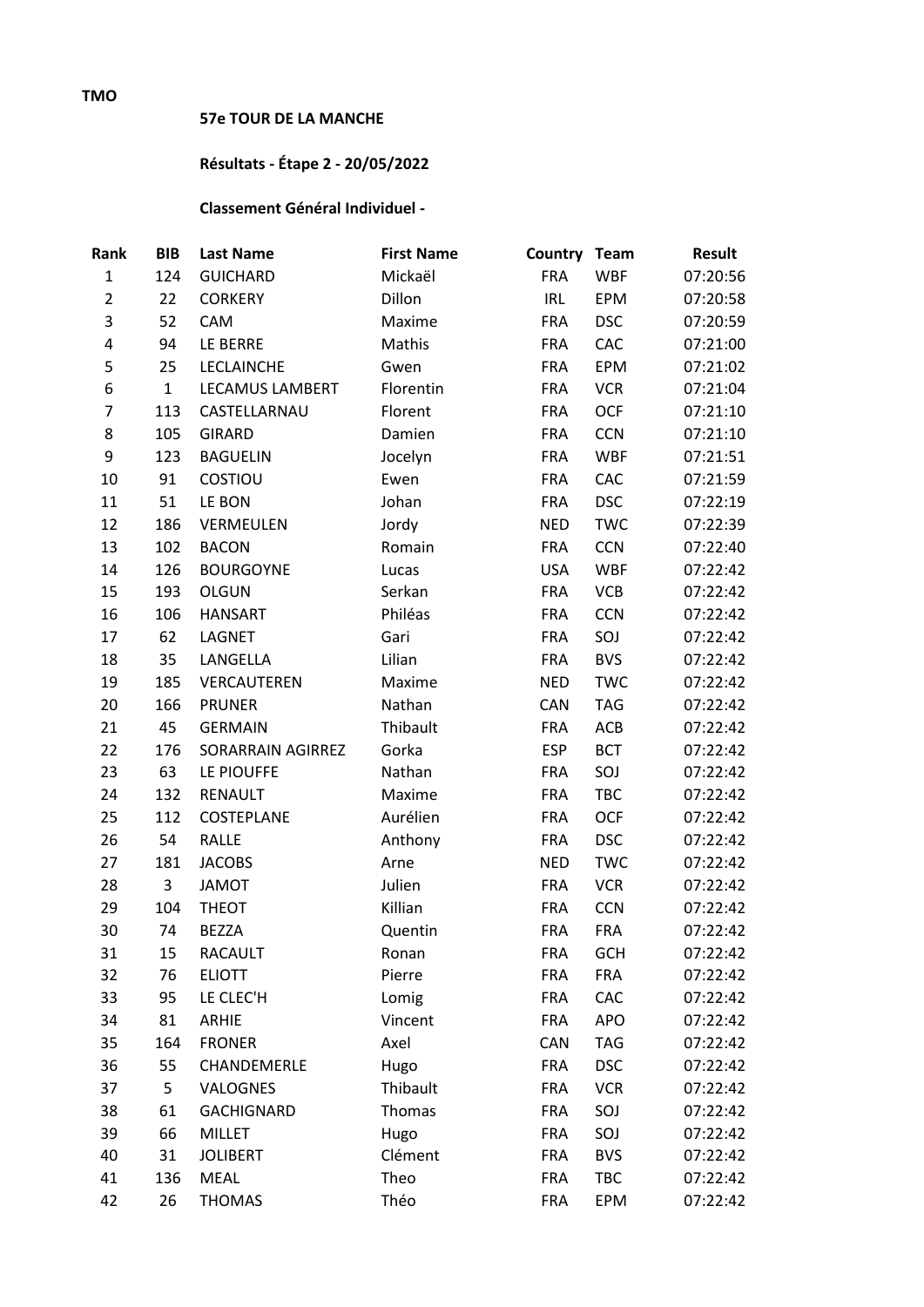| 43 | 134 | CHAUVIN               | Tom             | <b>FRA</b> | <b>TBC</b> | 07:22:42 |
|----|-----|-----------------------|-----------------|------------|------------|----------|
| 44 | 64  | <b>POIRIER</b>        | Clement         | <b>FRA</b> | SOJ        | 07:22:42 |
| 45 | 143 | <b>GILLES</b>         | Cyprien         | <b>FRA</b> | <b>EST</b> | 07:22:42 |
| 46 | 192 | <b>TUIL</b>           | Marvin          | <b>FRA</b> | VCB        | 07:22:42 |
| 47 | 145 | LESELLIER             | Arnaud          | <b>FRA</b> | <b>EST</b> | 07:22:42 |
| 48 | 115 | LAVIGNE               | <b>Baptiste</b> | <b>FRA</b> | <b>OCF</b> | 07:22:42 |
| 49 | 12  | <b>POL</b>            | Gaëtan          | <b>FRA</b> | <b>GCH</b> | 07:22:42 |
| 50 | 152 | <b>GLOT</b>           | Raphael         | <b>FRA</b> | <b>VCA</b> | 07:22:42 |
| 51 | 153 | <b>JAUNY</b>          | Alexis          | <b>FRA</b> | <b>VCA</b> | 07:22:42 |
| 52 | 151 | LE LAY                | Aurélien        | <b>FRA</b> | <b>VCA</b> | 07:22:42 |
| 53 | 53  | <b>POISSON</b>        | Damien          | <b>FRA</b> | <b>DSC</b> | 07:22:42 |
| 54 | 196 | LE MONNIER DE GOUVI   | Guy             | <b>FRA</b> | VCB        | 07:22:42 |
| 55 | 43  | <b>COMBES</b>         | Simon           | <b>FRA</b> | ACB        | 07:22:42 |
| 56 | 34  | <b>GREGORY</b>        | Alec            | <b>GBR</b> | <b>BVS</b> | 07:23:16 |
| 57 | 122 | <b>THIERRY</b>        | Pierre          | <b>FRA</b> | <b>WBF</b> | 07:23:41 |
| 58 | 21  | <b>BARAN</b>          | Simon           | <b>FRA</b> | <b>EPM</b> | 07:23:44 |
| 59 | 161 | SCHELLENBERG          | Thomas          | CAN        | <b>TAG</b> | 07:23:44 |
| 60 | 36  | <b>HAINES</b>         | Alex            | <b>GBR</b> | <b>BVS</b> | 07:23:44 |
| 61 | 174 | <b>RIERA CLAR</b>     | Joan Albert     | <b>ESP</b> | <b>BCT</b> | 07:23:44 |
| 62 | 23  | <b>RENARD HAQUIN</b>  | Henri françois  | <b>FRA</b> | EPM        | 07:23:44 |
| 63 | 162 | KINNIBURGH            | Reid            | <b>CAN</b> | <b>TAG</b> | 07:23:44 |
| 64 | 46  | WALLIANG              | Thibault        | <b>FRA</b> | ACB        | 07:23:44 |
| 65 | 125 | <b>LAURANS</b>        | Théo            | <b>FRA</b> | <b>WBF</b> | 07:23:44 |
| 66 | 163 | <b>OLIPHANT</b>       | Aidan           | CAN        | <b>TAG</b> | 07:23:44 |
| 67 | 92  | <b>COTARD</b>         | Theo            | <b>FRA</b> | CAC        | 07:23:44 |
| 68 | 173 | ORTEGA SORO           | Gorka           | <b>ESP</b> | <b>BCT</b> | 07:23:44 |
| 69 | 121 | <b>BENNETT</b>        | Stéfan          | <b>FRA</b> | <b>WBF</b> | 07:23:44 |
| 70 | 41  | <b>BOLOT</b>          | Simon           | <b>FRA</b> | ACB        | 07:23:44 |
| 71 | 144 | <b>PAVIC</b>          | Yanis           | <b>FRA</b> | <b>EST</b> | 07:23:44 |
| 72 | 42  | <b>BULLER</b>         | John            | <b>IRL</b> | ACB        | 07:23:44 |
| 73 | 146 | <b>TUCKER</b>         | Guy             | <b>GBR</b> | <b>EST</b> | 07:23:44 |
| 74 | 16  | <b>VILLEMIN</b>       | Alan            | <b>FRA</b> | <b>GCH</b> | 07:23:44 |
| 75 | 171 | PALLARES REYES        | Marcel          | <b>ESP</b> | <b>BCT</b> | 07:23:57 |
| 76 | 83  | <b>ARHIE</b>          | Kevin           | <b>FRA</b> | <b>APO</b> | 07:23:59 |
| 77 | 33  | WARMERDAM             | Max             | <b>FRA</b> | <b>BVS</b> | 07:23:59 |
| 78 | 114 | <b>COUTURE</b>        | Cyril           | <b>FRA</b> | <b>OCF</b> | 07:23:59 |
| 79 | 194 | <b>BRANGER</b>        | Antonin         | <b>FRA</b> | <b>VCB</b> | 07:24:09 |
| 80 | 154 | <b>BUNODIERE</b>      | Guillaume       | <b>FRA</b> | <b>VCA</b> | 07:24:24 |
| 81 | 96  | LEWIS                 | Adam            | <b>GBR</b> | CAC        | 07:24:33 |
| 82 | 172 | <b>CASADO ABELLAN</b> | Axier           | <b>ESP</b> | <b>BCT</b> | 07:25:08 |
| 83 | 73  | <b>PIJOURLET</b>      | Louis           | <b>FRA</b> | <b>FRA</b> | 07:25:46 |
| 84 | 85  | <b>WADE</b>           | Aaron           | <b>IRL</b> | <b>APO</b> | 07:26:46 |
| 85 | 135 | <b>CLOUAIRE</b>       | Raphaël         | <b>FRA</b> | TBC        | 07:26:46 |
| 86 | 133 | <b>MALLE</b>          | Nicolas         | <b>FRA</b> | TBC        | 07:26:46 |
| 87 | 131 | DELAPLACE             | Cédric          | <b>FRA</b> | TBC        | 07:26:46 |
| 88 | 14  | <b>DUC</b>            | Maxence         | <b>FRA</b> | <b>GCH</b> | 07:27:56 |
| 89 | 184 | <b>VAN SCHIPSTAL</b>  | Guus            | <b>NED</b> | <b>TWC</b> | 07:29:32 |
| 90 | 183 | <b>SENDERS</b>        | Sverre          | <b>NED</b> | <b>TWC</b> | 07:29:32 |
| 91 | 75  | <b>FOULON</b>         | Dorian          | <b>FRA</b> | <b>FRA</b> | 07:31:06 |
| 92 | 71  | <b>DAMIENS</b>        | Mickael         | <b>FRA</b> | <b>FRA</b> | 07:31:06 |
|    |     |                       |                 |            |            |          |